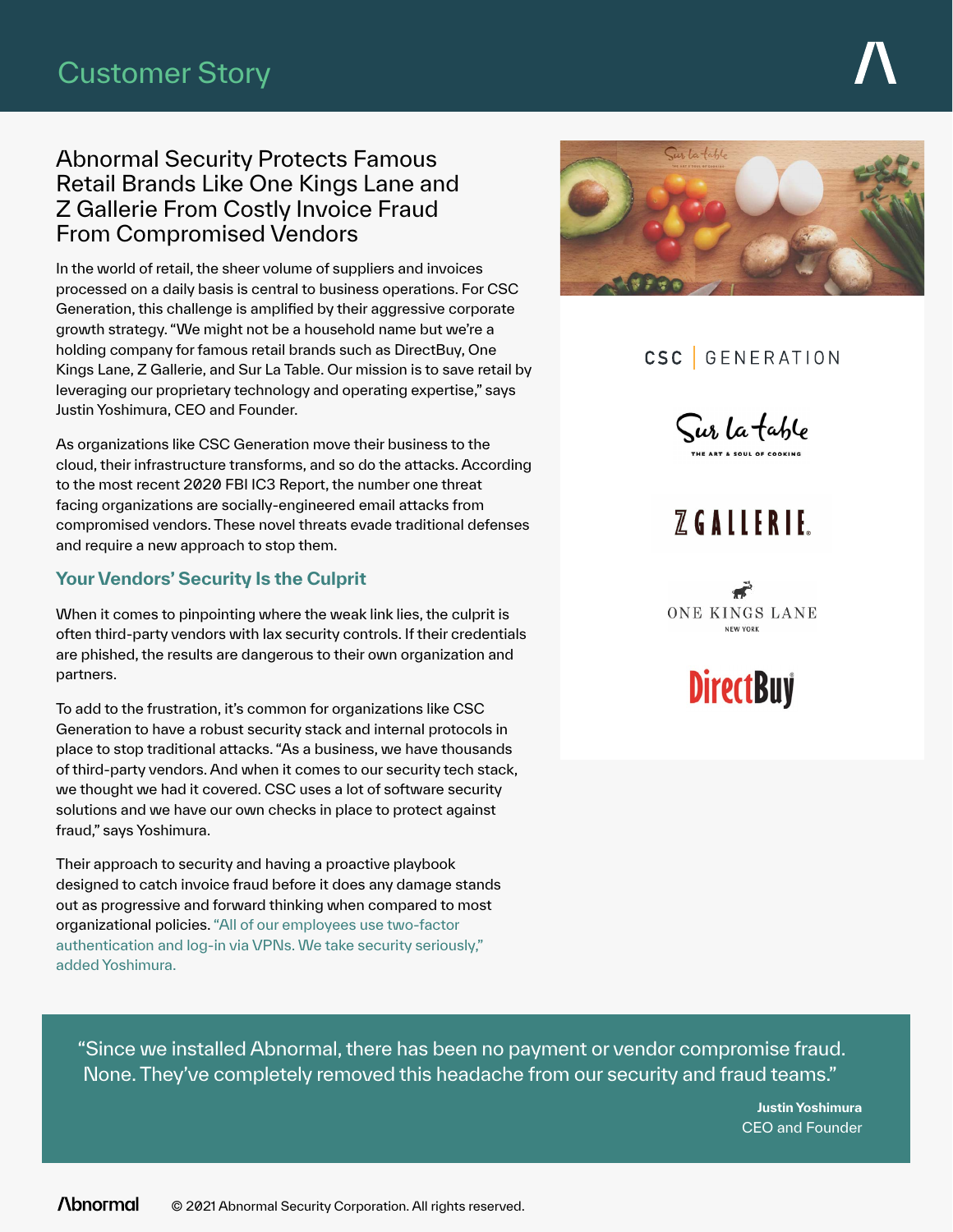#### **When Traditional Security and Playbooks Fail**

However, even the best-laid plans can still fall short. As Yoshimura explains, even though CSC Generation had a thoughtful and aggressive approach to stopping these attacks, it was still defrauded out of a significant sum of money. "Despite all of our security checks, we still got hit with a \$100,000 payment fraud attack. It happened through one of our vendors who was compromised. The length the attacker was willing to go was extraordinary. They compromised the vendor account, then changed the phone numbers on the signature and redirected the thread to a lookalike domain where an extra character was added to the email address."

"So when we went through our payment update playbook, the attacker was able to circumvent all the checks we had in place," says Yoshimura.

"Despite all of our security checks, we still got hit with a \$100,000 payment fraud attack. It happened through one of our vendors who was compromised."

> **Justin Yoshimura** CEO and Founder

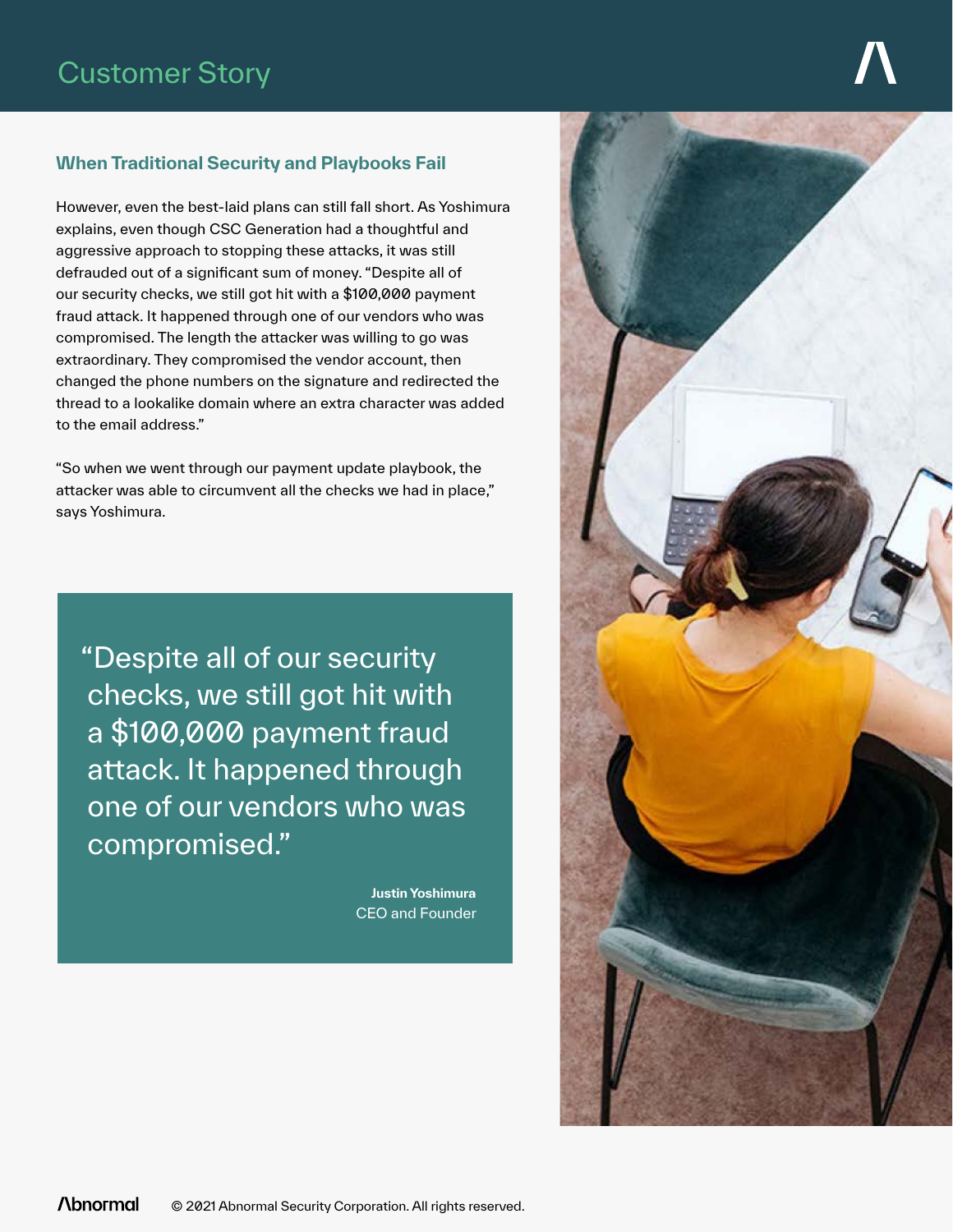## Customer Story

## The Vendor Security Wake-Up Call

At that point, CSC Generation had come to realize their security is tied to their partner ecosystem, as Yoshimura explained, "the moment you realize you're only as strong as your vendors' security, it's a wake-up call. It was time to look for a solution that is ahead of the times."

That exploration led them to solutions with a differentiated approach to stopping third-party vendor attacks, one that uses AI/ML and behavioral data science to solve the problem. Abnormal Security stood out from the crowd.

"What led us to choose Abnormal Security is their approach and efficacy. They spoke our language, literally. They show you how they use AI/ML to stop vendor attacks right in the dashboard. Their approach gave us confidence that it's the best solution on the market," added Yoshimura.



"The moment you realize you're only as strong as your vendors' security, it's a wake-up call."



**Justin Yoshimura** CEO and Founder

## **Abnormal Delivers Results for CSC Generation**

Once Abnormal was added to CSC Generation's security stack, the results spoke for themselves. Yoshimura stated, "Since we installed Abnormal, there has been no payment or vendor fraud. None. They've completely removed this headache from our security and fraud teams."

"Before Abnormal, the amount of vendor and payment fraud attempts that would come into our company was sky high. We now know it's because traditional security solutions still use domain blocking and rule-based security to try to stop these attacks. But it's not predictive and it doesn't work, and that's where the problem lies. Abnormal solves that problem completely."